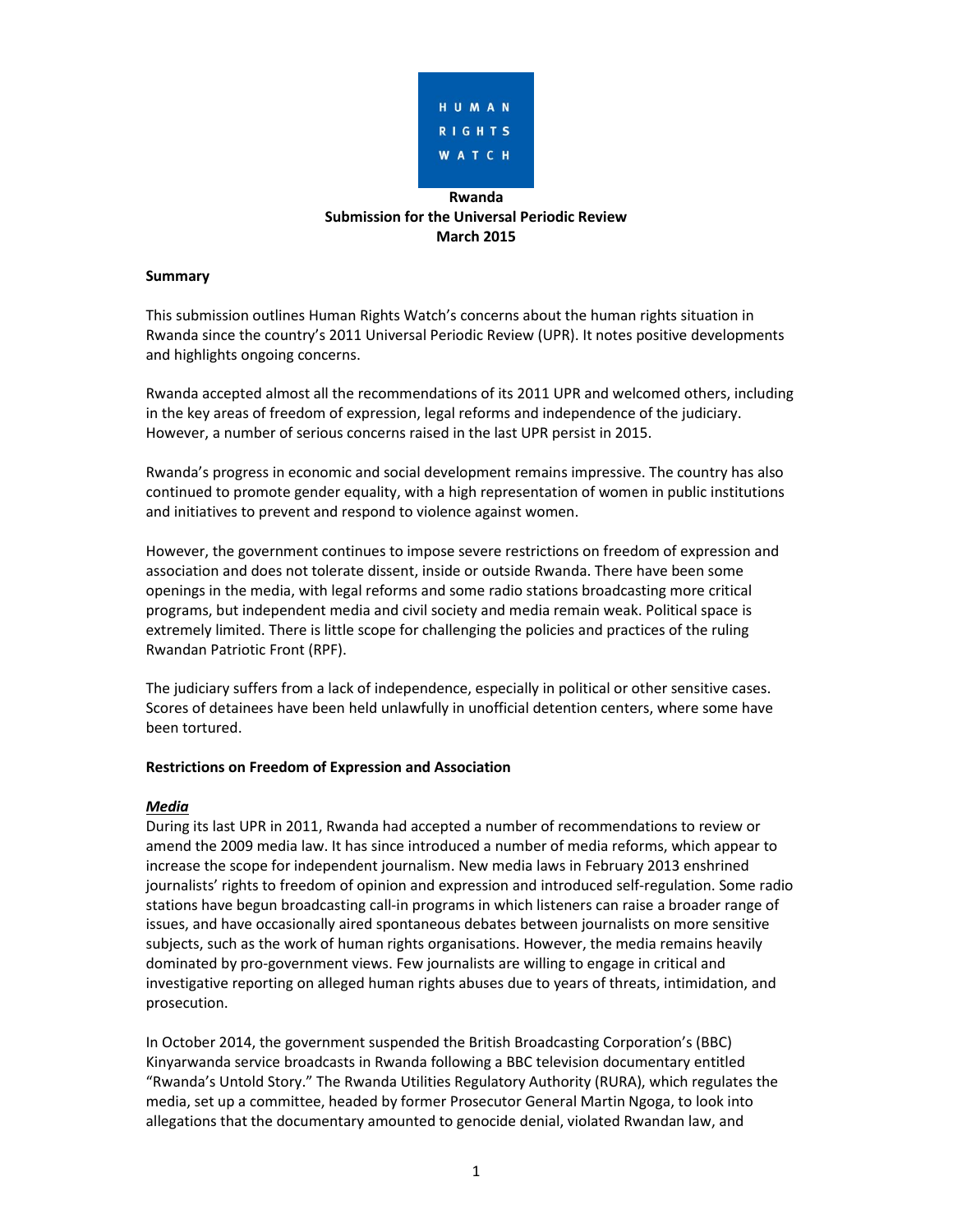breached international instruments, journalistic standards and the BBC's editorial values. The committee's report, published on February 28, 2015, concluded that the BBC had, among other things, abused press freedom and violated Rwandan law relating to genocide denial and revisionism, inciting hatred and divisionism. The report recommended that the agreement between the Rwandan government and the BBC be terminated and that relevant authorities initiate criminal and civil proceedings to deal with the alleged offenses.

The suspension of the BBC's Kinyarwanda broadcasts in Rwanda deprives many Rwandans of a precious source of independent information. In a media landscape dominated by pro-government broadcasts, many Rwandans rely on the BBC local language service to access information and debate on issues that are not usually covered by domestic media.

In line with the UPR recommendation to invite special rapporteurs into the country, the UN special rapporteur on freedom of association and assembly, Maina Kiai, visited Rwanda in January 2014. In June 2014, he reported to the UN Human Rights Council on, among other things, the prevailing opposition to vigorous debate and free expression of opinions in Rwanda, the government's hostility toward peaceful initiatives by its critics, and the existence of a legal framework that silences dissent. The Rwandan government, however, rejected several of the special rapporteur's findings.

## *Civil Society*

Rwanda accepted all UPR recommendations on ensuring the protection of human rights defenders. However, independent civil society organizations remain extremely weak as a result of years of state intimidation and infiltration. The leadership of the only remaining effective Rwandan human rights group, the Rwandan League for the Promotion and Defence of Human Rights (LIPRODHOR), was taken over by members sympathetic to the government in July 2013, in a move which violated the organization's statutes and Rwandan law. The Rwanda Governance Board, which oversees national nongovernmental organizations (NGOs), recognized the new leadership a few days later. The ousted leadership of LIPRODHOR took the case to court, but a court in Kigali ruled on procedural grounds in August 2014 that the case was unfounded. The ousted LIPRODHOR leaders filed an appeal, the outcome of which is expected in March.

On July 18, 2013, anti-corruption activist Gustave Makonene, coordinator of Transparency International Rwanda's Advice and Legal Advice Center in Rubavu, was found dead in Rubavu. In September 2014, two police officers were arrested in connection with the murder. After initially denying the murder charges, both suspects pleaded guilty and were sentenced to 20 years' imprisonment in January 2015. The resumption of investigations into this case and the completion of a judicial process was an encouraging development.

Rwanda committed to the recommendation to replace international NGOs' annual registration with a five-year renewable agreement and to reduce burdensome registration requirements. However, registration remains very cumbersome. NGOs can only obtain a five year registration if they provide evidence of funding for the full five years – a requirement which most NGOs are unable to fulfil.

#### *Political Opposition*

The RPF won the September 2013 parliamentary elections with more than 76% of the vote. Several other parties are represented in parliament, but broadly support the RPF. Opposition parties seeking to challenge the RPF are unable to operate in a meaningful way.

In December 2013, the Supreme Court increased from eight to fifteen years the prison sentence of Victoire Ingabire, president of the FDU-Inkingi opposition party, who was convicted of conspiracy to undermine the government and genocide denial in a flawed trial in 2012. Several other FDU-Inkingi members were detained, prosecuted, and convicted to prison sentences in 2012 and 2013.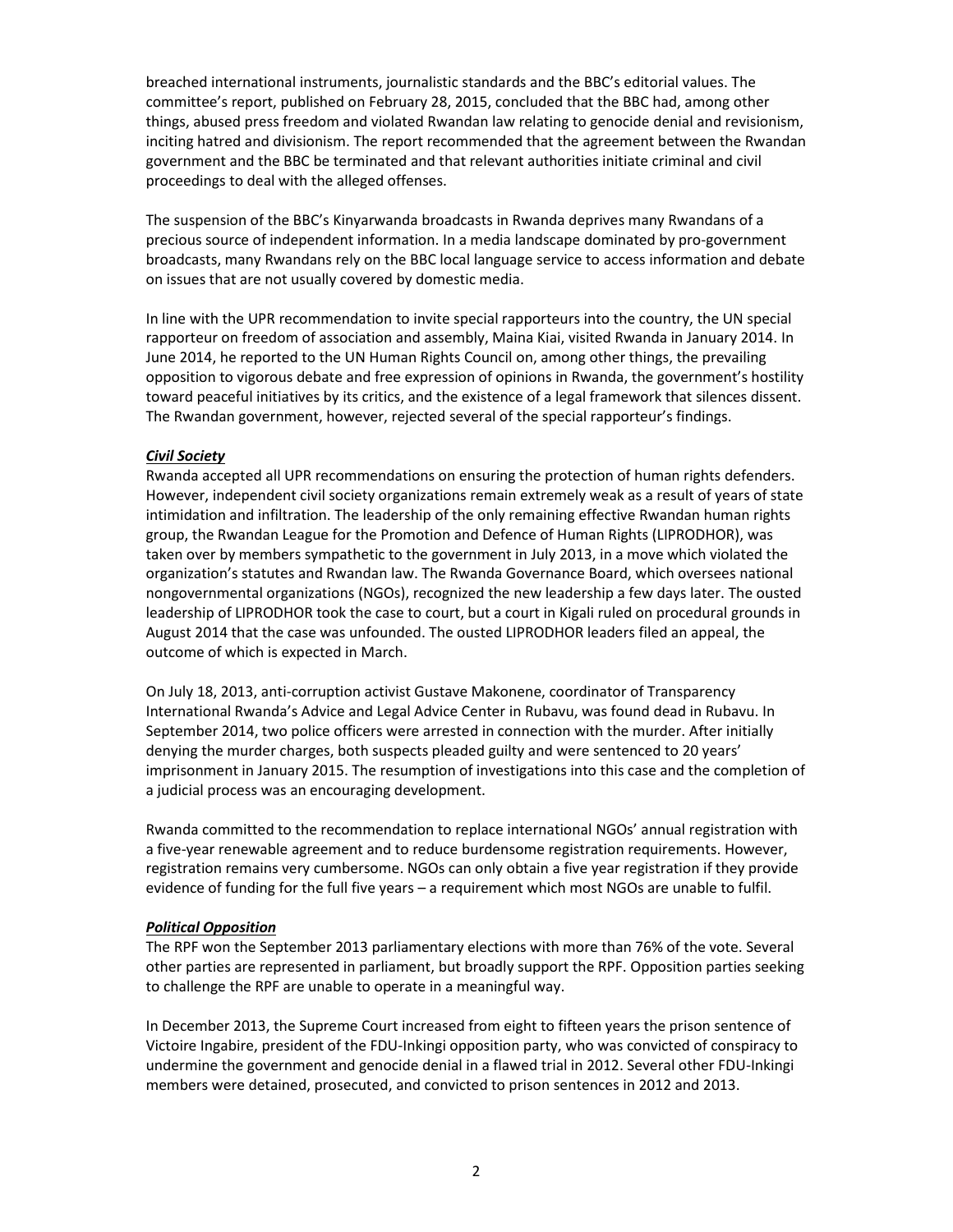The Democratic Green Party of Rwanda was granted registration in August 2013, just before parliamentary elections the following month – so late that it could not participate in the elections. It joined the National Consultative Forum of Political Organizations in April 2014. No one has been held to account for the murder of the party's Vice President André Kagwa Rwisereka in July 2010.

## *Attacks on Opponents Abroad*

Several Rwandan government opponents and critics in exile were attacked and threatened abroad. The most prominent was Patrick Karegeya, former head of Rwanda's external intelligence services and a prominent government opponent exiled in South Africa, who was found murdered in a hotel room in Johannesburg on January 1, 2014. Karegeya was a leading member of the Rwanda National Congress (RNC), an opposition group in exile. The Rwandan government denied any involvement in this and other attacks on Rwandans abroad, but President Paul Kagame came close to publicly condoning Karegeya's murder on January 12, 2014, when he said, among other things, "whoever betrays the country will pay the price."

In August and September 2014, a South African court convicted and sentenced two Rwandans and two Tanzanians to eight years' imprisonment for the attempted murder of General Kayumba Nyamwasa—a former senior military official and leading RNC member—in South Africa in 2010. The judge stated that the attack was politically motivated and emanated from a group of people in Rwanda. The court acquitted two other Rwandan defendants.

Other cases included journalist and RNC member Charles Ingabire, shot dead in the Ugandan capital Kampala on November 30, 2011; and Joel Mutabazi, forcibly returned from Uganda to Rwanda in October 2013 (see below).

# *Genocide Ideology Law*

During its last UPR in 2011, Rwanda had accepted recommendations to accelerate the revision of the genocide ideology law by specifying the crime in line with international standards, and ensuring that intention, assistance and incitement to genocide were clearly stated in the definition. An amended version of the 2008 law was promulgated in October 2013. The new law contains several improvements, including a more precise definition of the offense and the requirement to demonstrate intent behind the crime, thereby reducing the scope for abusive prosecutions. However, several articles retain language that could be used to criminalize free speech. The law retains heavy prison sentences, although the maximum prison sentence has been reduced from 25 to 9 years.

## **Disappearances, Unlawful Detentions, Arbitrary Arrests, Ill-treatment and Torture**

In February 2014 Rwanda ratified the Optional Protocol to the Convention Against Torture. At the time of writing, it has not ratified the International Convention for the Protection of all Persons from Enforced Disappearance, despite accepting a recommendation to do so in the last UPR.

In the 2011 UPR, Rwanda rejected a recommendation to "urgently investigate cases of arbitrary arrest and detention, including those which may constitute enforced disappearances." In its response to comments made during the UPR, Rwanda claimed that investigations had revealed a few cases of irregular arrests and detention that "are corrected and responsible officials are punished."

However, Human Rights Watch has documented scores of cases of individuals held unlawfully by the military or the police in unofficial detention centers, some for several weeks or months, between 2011 and 2014. Most of their families were not informed of their whereabouts. Detainees were held incommunicado in Camp Kami and other military camps, and in a police station known as Chez Gacinya, in the capital Kigali. Some detainees were tortured and pressured to confess to alleged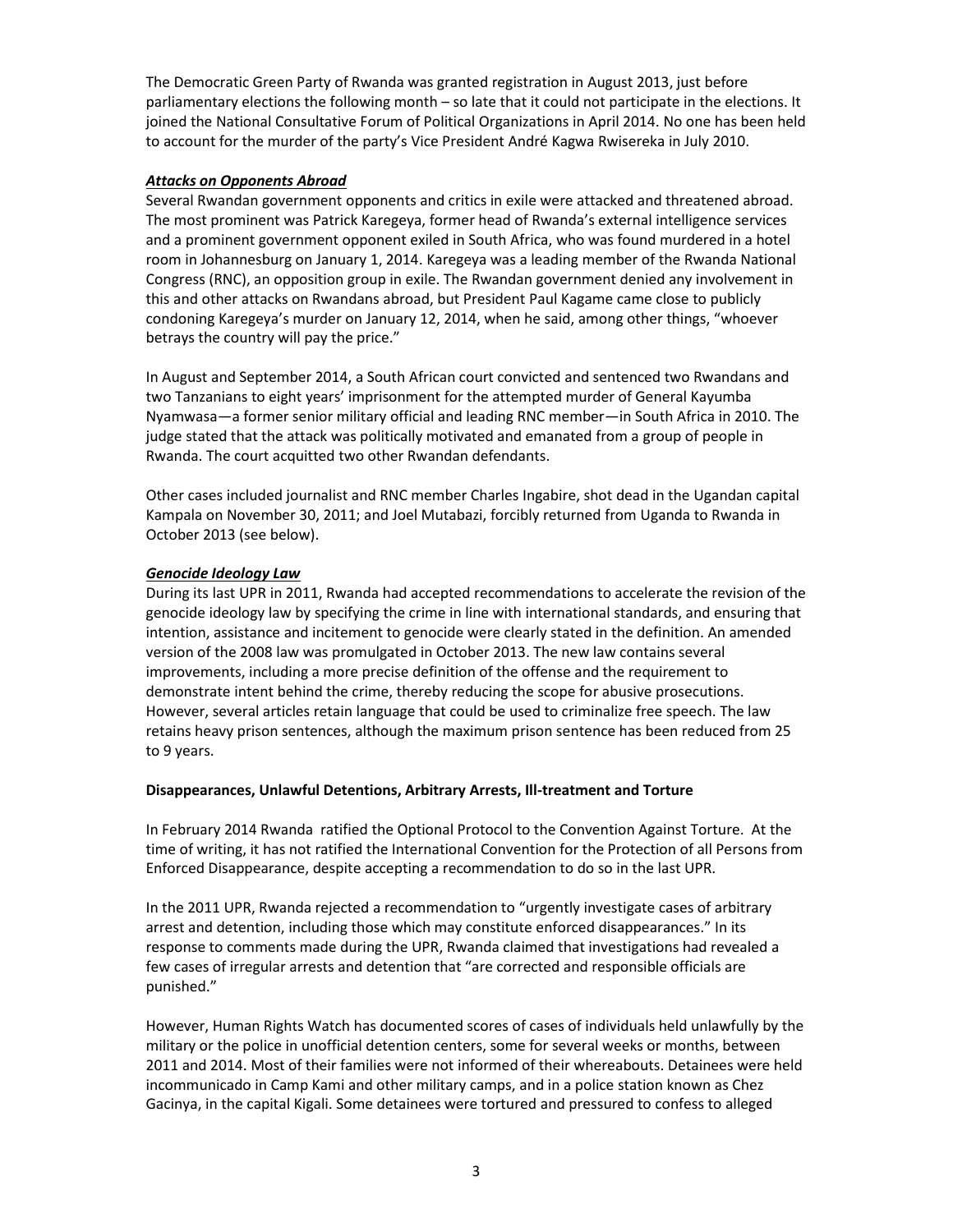crimes or to incriminate others. Some detainees were later tried on security-related charges (see below).

From March to November 2014, at least 30 people were reported missing, many in north-western Rwanda. Some were arrested by state agents and taken to unknown destinations. After several weeks, some of the disappeared reappeared in police detention and were transferred to civilian prisons. Some were among a group of 16 people accused of endangering state security and collaborating with the FDLR, who appeared before the high court in Musanze. Their trial is due to take place in 2015. Government authorities did not acknowledge their unlawful detention or account for their whereabouts during the preceding period.

Hundreds of people from vulnerable groups—including street children, commercial sex workers, and street hawkers— were held unlawfully, without charge or trial, in poor conditions, in an unofficial detention center commonly known as Kwa Kabuga, or Gikondo, in the Gikondo area of Kigali. Many were beaten by police or by other detainees in the presence of police. The Rwandan government claims that Gikondo is a transit center, not a detention center. In the addendum to its Report of the Working Group on the UPR, the Rwandan government stated that in the past, some beggars and street children were taken to Gikondo transit center to be sensitized and encouraged to join cooperatives or existing child rehabilitation centers, but that "it would be erroneous to assimilate those cases to arbitrary arrests and detentions." However, both adults and children were still detained in Gikondo until August 2014, and adults as recently as February 2015.

### **Justice**

During its 2011 UPR, Rwanda accepted recommendations to "continue reforms of the justice system" including to "eliminat[e] corruption and political interference" and "improve witness protection." Despite legal reforms and administrative improvements, the judiciary still lacks independence, leading to unfair trials in a number of politically sensitive cases. Judges, prosecutors, and witnesses remain vulnerable to government pressure, especially in cases involving alleged opponents.

Community-based *gacaca* courts, set up to try cases related to the 1994 genocide, closed in June 2012 after trying almost two million cases, according to government statistics. A number of concerns about unfair trials and alleged miscarriages of justice through *gacaca* trials remain unresolved. Cases being considered for revision by regular courts have stalled for procedural reasons.

Rwanda has not ratified the Rome Statute.

## *Security-Related Trials*

The Rwandan authorities have used charges such as "endangering state security" or "inciting public disorder" against real or suspected opponents. Some of those accused of these and related offenses have been detained unlawfully and tortured. Rwandan courts failed to investigate defendants' torture claims and to rule out the admission of confessions and accusations allegedly obtained through torture. Several defendants in these cases were convicted after unfair trials.

Joel Mutabazi, a former presidential bodyguard forcibly returned from Uganda to Rwanda in October 2013, and 15 co-accused were tried by a military court in Kigali in January 2014, charged with terrorism, murder, forming an armed group, and other offenses linked to alleged collaboration with the RNC and the FDLR. Mutabazi and several co-defendants stated in court that they had been tortured and forced to sign statements. In October 2014 the court found Mutabazi guilty of all charges and sentenced him to life imprisonment. Thirteen defendants received sentences ranging from 3 months to 25 years. Two were acquitted.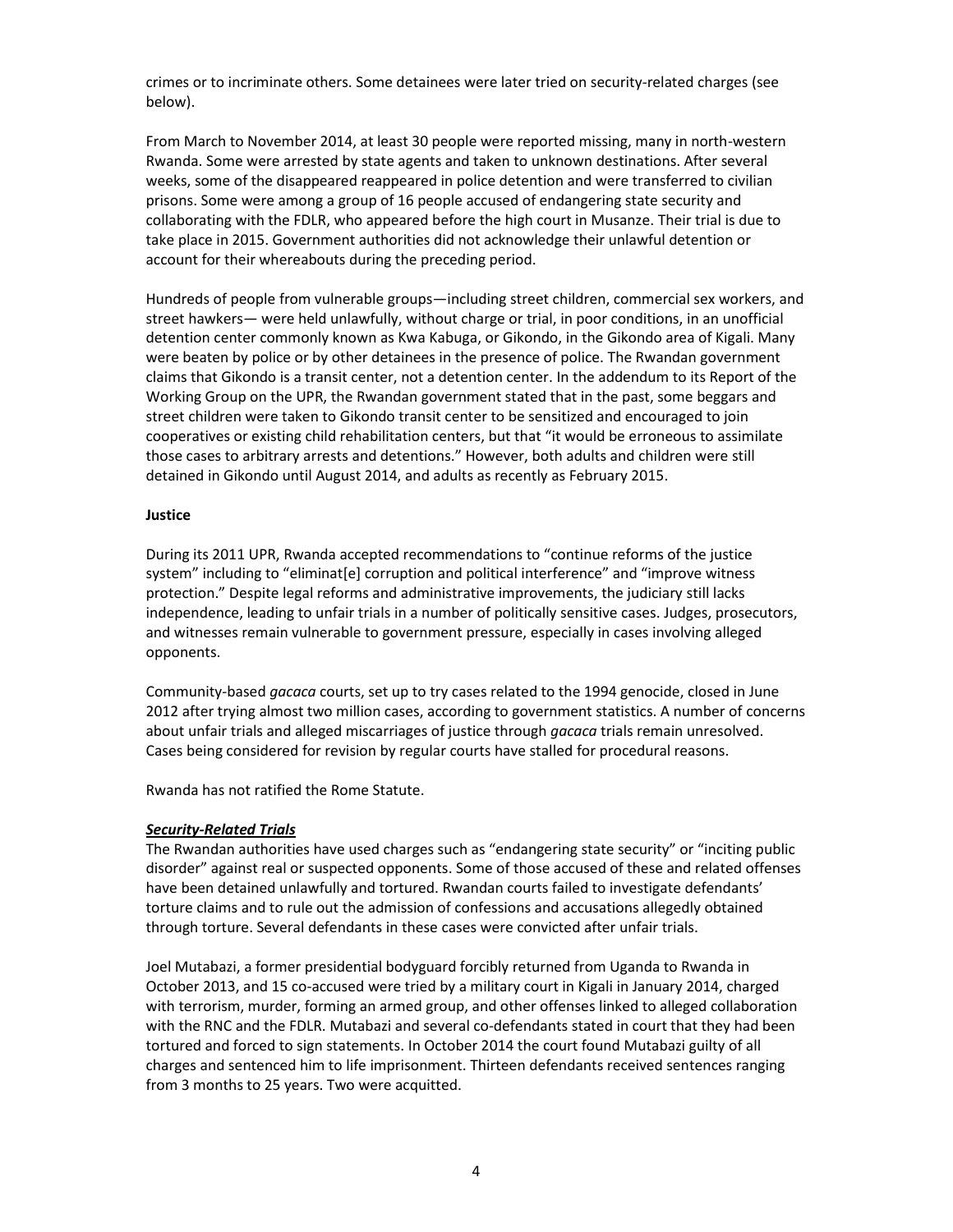Well-known singer Kizito Mihigo, journalist Cassien Ntamuhanga, and co-defendants Agnès Niyibizi and Jean-Paul Dukuzumuremyi were arrested in April 2014 and charged, among other things, with offenses against the state and complicity in terrorist acts for allegedly collaborating with the RNC and FDLR. Mihigo's whereabouts were unknown for several days before he appeared in police custody. In November 2014, he confessed to all the charges. His three co-accused pleaded not guilty. In February 2015, Mihigo was sentenced to 10 years, Ntamuhanga to 25 years and Dukuzumuremyi to 30 years. Niyibizi was acquitted.

In August 2014, two senior military officers, retired Brig. Gen. Frank Rusagara and Col. Tom Byabagamba, were arrested and charged with, among other offenses, inciting insurrection and public disorder, and tarnishing the country's image. The accusations are believed to be related to their alleged contacts with the RNC. They were tried in a military court alongside a third codefendant, demobilized Sgt. François Kabayiza. Kabayiza told the court he was suffering from illhealth, in part as a result of torture in detention. Their trial was ongoing at the time of writing.

## **Recommendations**

- Enable and encourage independent civil society organisations and journalists to operate freely and to investigate and publish information on sensitive subjects, including allegations of human rights abuses by state agents.
- Allow the BBC Kinyarwanda service to resume its broadcasts in Rwanda.
- Allow opposition parties to carry out their activities without intimidation or hindrance; release individuals prosecuted solely for the peaceful and legitimate expression of their views.
- Cooperate fully in investigations by foreign governments into attacks and threats against Rwandan opponents and critics abroad.
- Ensure that detainees are only held in recognized prison and detention centers and allowed visits by relatives, friends, lawyers, and spiritual leaders. Provide information to detainees' families on their whereabouts.
- Investigate and bring to justice those responsible for arbitrary arrests, unlawful detentions, enforced disappearances and torture.
- Ensure that no one is convicted on the basis of information extracted under torture or duress, and that courts order prompt investigations into defendants' allegations of torture.
- Ratify the International Convention for the Protection of all Persons from Enforced Disappearance.
- Strengthen the independence of the justice system and prevent and refrain from political interference in prosecutions and trials.
- Ratify the Rome Statute and incorporate in national legislation provisions to cooperate promptly and fully with the International Criminal Court.